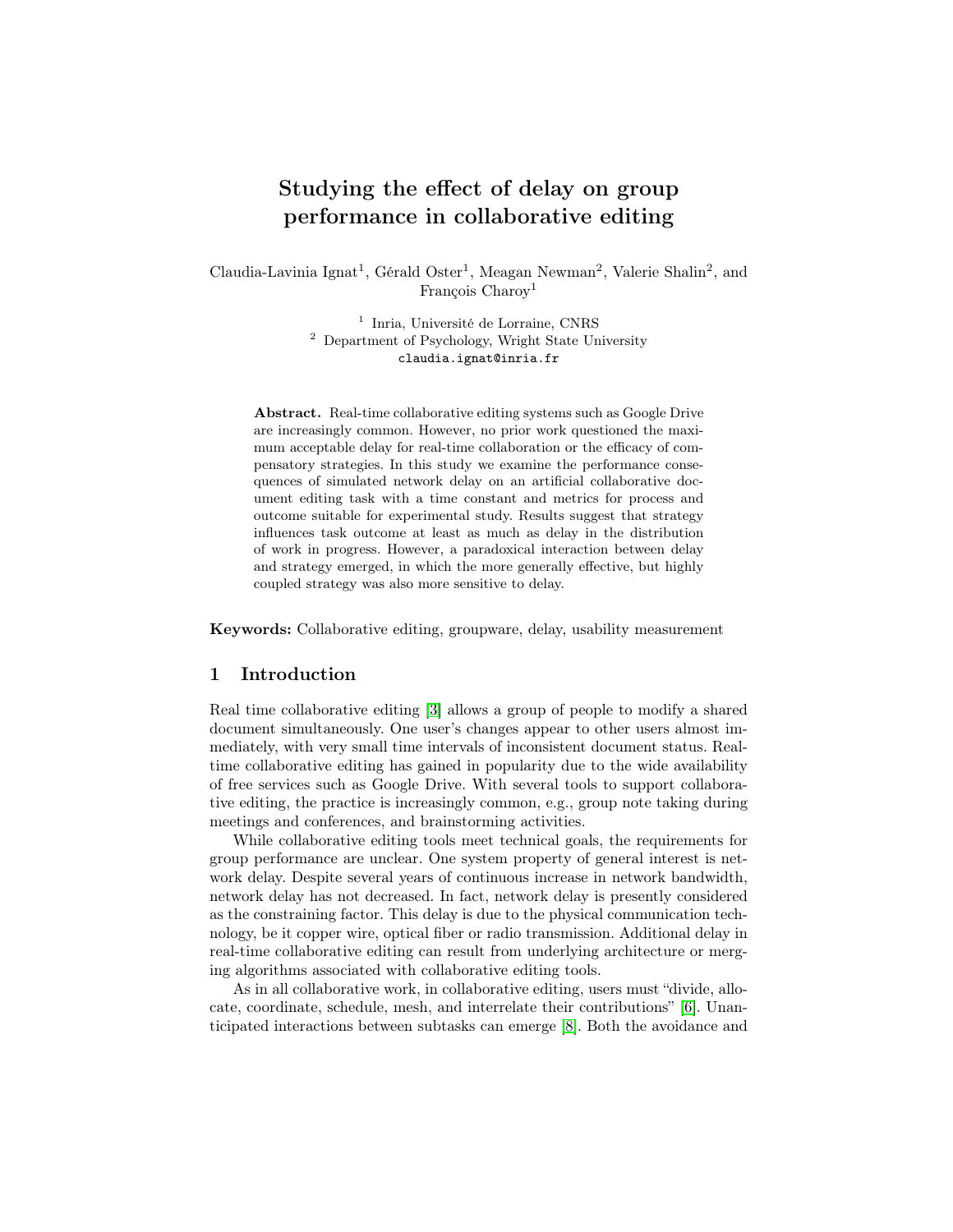resolution of such interactions requires communication among the team members [\[4\]](#page-7-3). However, not all tasks are sensitive to delay [\[2\]](#page-7-4) and users might pursue strategies that are not sensitive to delay, or they might adjust their strategies if they are aware of delay [\[5\]](#page-7-5).

To our knowledge no prior work questioned the maximum acceptable delay for real-time collaboration or the efficacy of compensatory strategies. In this paper we study the effect of delay on group performance on an artificial collaborative editing task where a group of four participants i) located the release dates for an alphabetized list of movies and ii) re-sorted the list in chronological order. The task is not unlike job shop scheduling [\[9\]](#page-7-6). We examine how strategy interacts with delay to affect task outcome and process in this task.

We start by describing the methods we used for designing our experiment. We then continue by presenting our results organised by measures. We next discuss our results and we end the paper by some concluding remarks.

# 2 Methods

Participants Eighty students affiliated with a European university participated in this experiment, in mixed gender groups of 4. The participants ranged in age from  $21 - 27$ . All participants used French in their daily activities, although they had sufficient working knowledge of English to comprehend the movie titles in the task stimuli. An electronic announcement solicited participation. All participants received a 10 Euro gift certificate for their participation.

Apparatus The experiment was conducted using four desktop computers in a classroom setting. Participants were separated by partitions and could not directly observe other team members while they worked, although typing activity was audible. The server running the Etherpad application was hosted on an Amazon EC2 instance located in the US East (Northern Virginia) Region. Each desktop ran the Mozilla Firefox web browser executing the Etherpad web client application. Etherpad hosted the task stimuli and a Chat dialogue facility. User operations appeared color-coded in both the text and chat. Etherpad relies on a client-server architecture where each client/user edits a copy of the shared document. When a user performed a modification it was immediately displayed on the local copy of the document and then sent to the server. The server merged the change received from the user with other user changes and then transmitted the updates to the other users. When a user edited a sequence of characters, the first change on the character was immediately sent to the server, while the other changes were sent at once only upon reception of an acknowledgement from the server. With each change sent to the server, it created a new version of the document. Gstreamer software enabled the video recording of user activity. We also instrumented Etherpad to register all user keyboard inputs on the client side and to introduce delays on the server-side. The editor window displayed 50 lines of text. Users editing above the field of view of a collaborator could cause the lines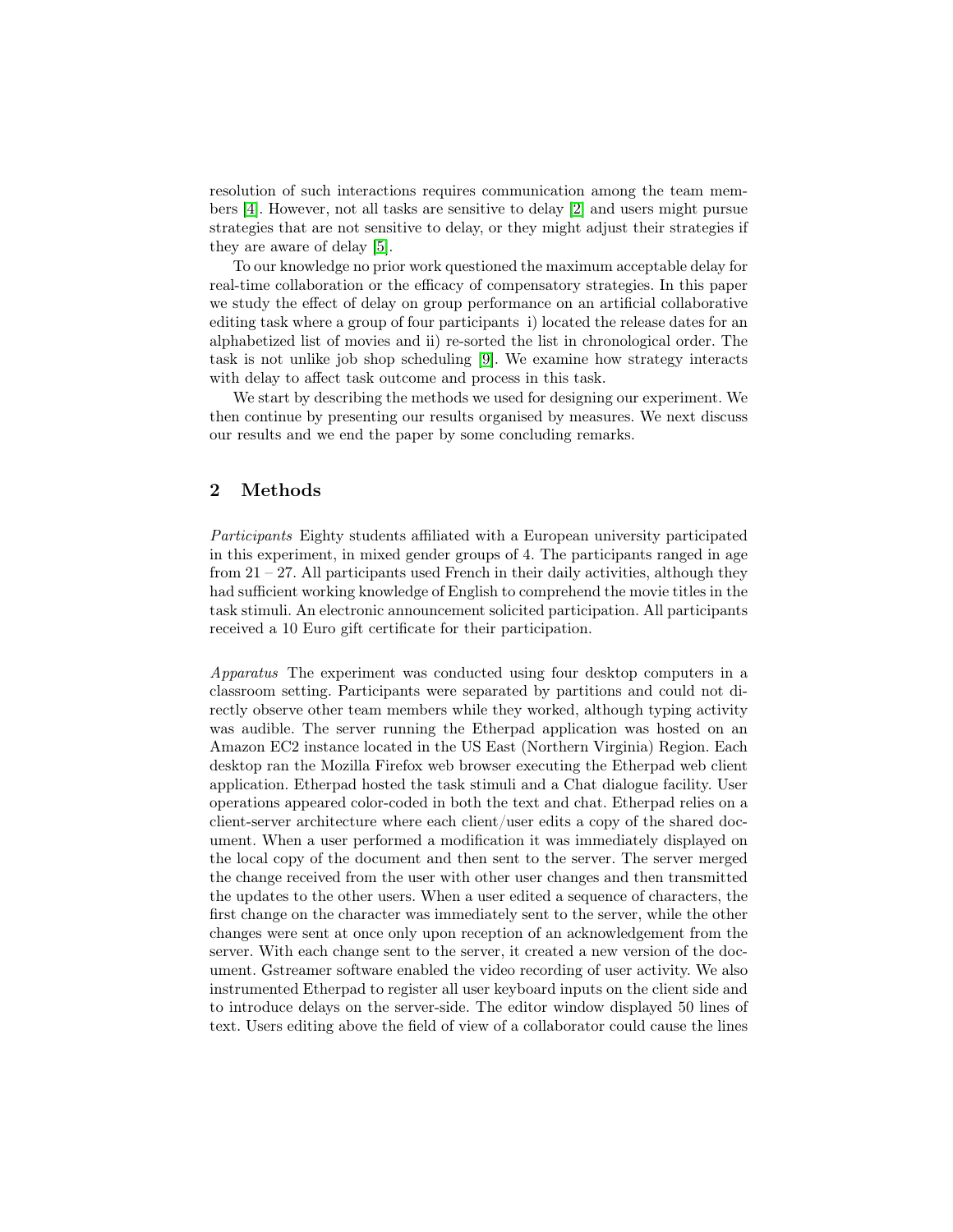within the collaborators' view to "jump" inexplicably. Such a property is consistent with the inability to view an entire document as it undergoes modification from multiple team members.

Task & Stimuli Participants conducted a 10 minute search and sorting task, starting with an alphabetized list of movies. They used the internet to locate the release year for each movie and sorted the list in chronological order. The list contained 74 movies, extending beyond the window size of the editor.

Procedure The entire procedure was approved by a US University IRB. Participants began the session with informed consent. The present sorting task was second in a three-task series. Scripted instructions (translated into English) for the sorting task follow: "We will provide you with the list of movies. Your task is to search for the release dates of the movies and assemble a single list of movies sorted and labeled with their release dates. You can use the browser for finding the year of release of a movie. The year of release of a movie should be placed before the movie title and the movies should be sorted in an ascending order, starting from the oldest to the newest movie. You will have 10 minutes for finishing the task. Please work as accurately as you can while still being efficient. You are free to coordinate your efforts with your teammates throughout the task using the chat interface at the bottom right side of the screen".

Design The sorting task was conducted with four teams of 4 participants for each level of the continuous independent variable Delay, tested at 0, 4, 6, 8 and 10 seconds in addition to the 100 msec delay inherent to client-server communication. While participants viewed their own document changes in real-time, they viewed other participants' changes according to delay condition. Chat was implemented in real time for all conditions. Delay conditions were tested in random order, and all groups experienced a single level of delay across the three-task session.

Dependant Measures We examined sorting accuracy as an outcome measure. We also examined a set of process measures such as average time per entry and chat behavior, as well as strategies.

– Sorting Accuracy is measured by an insertion sort metric which is the most likely strategy for human sorting [\[7\]](#page-7-7). Insertion sort iterates over an input list of elements and generates an output sorted list. At each iteration, an element in the input list is removed and inserted in the proper location within the sorted list, terminating when no more input elements remain. The insertion sort metric quantifies the distance between the input list and the output sorted list. Here the group provides the input list and the output list is the target list of movies, ordered according to their release dates. The distance between an element in the input list and the corresponding element in the sorted list is measured in terms of the number of swaps between adjacent elements required to place the input element properly in the sorted list.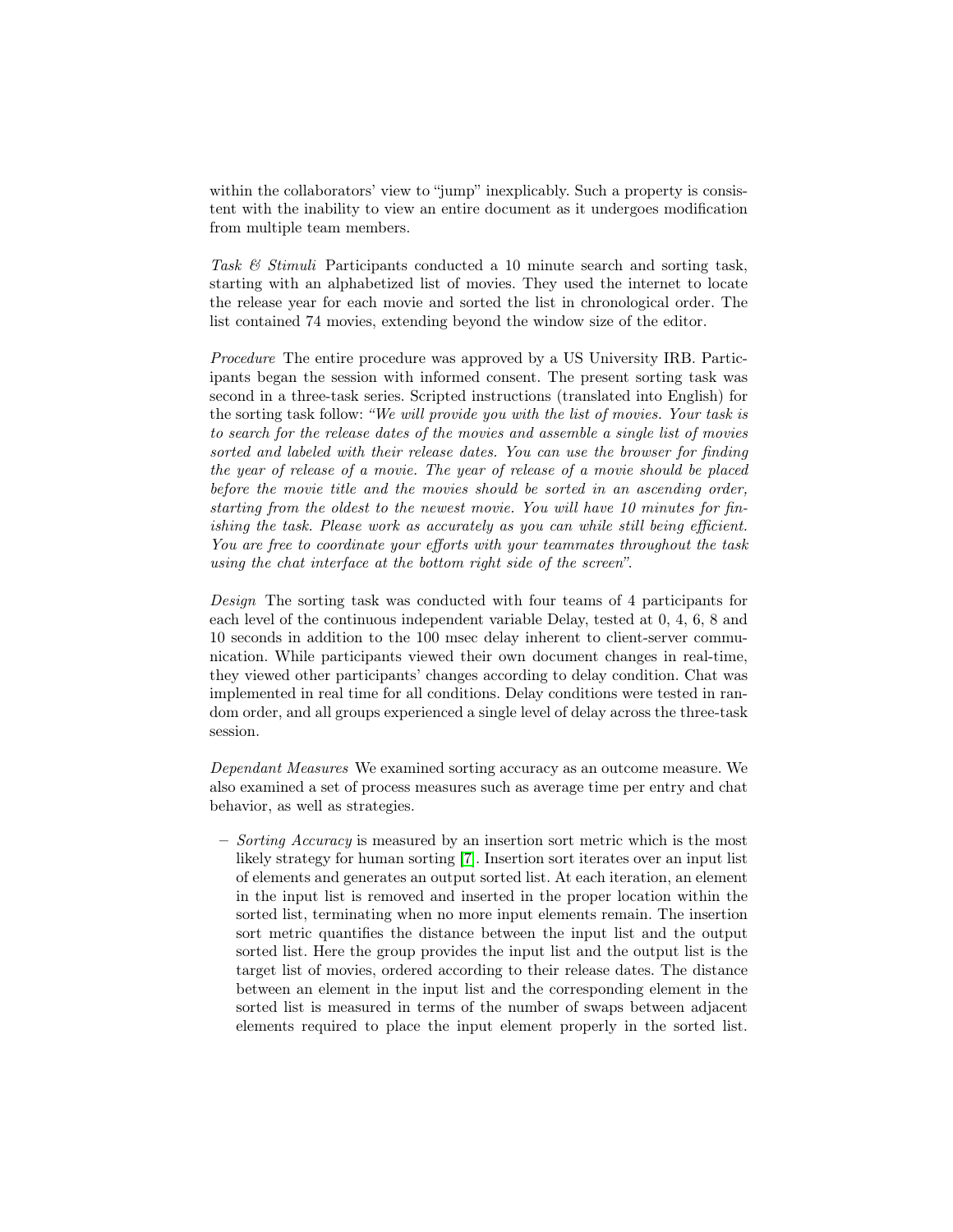We normalized this distance with the distance in the worst case scenario, i.e. when the input list is sorted in reverse order. We additionally had to accommodate duplicated or missing movies, or movies with incorrect release dates. Therefore we eliminated the duplicated movies and the movies with an incorrect release date from the final list of movies generated by each group. We also eliminated from the output list the missing movies in the input list. The distance computed by the insertion sort metric was adjusted to be proportional to the number of movies that are not duplicated and for which users assigned the correct release dates. The formula that we used for each  $\text{group score is}: \left(1 - \frac{\#Swaps}{\#Swaps\textit{WorstCase}}\right) \times \# \textit{Movies}$ 

#Swaps represents the total number of swaps between adjacent movies required using an insert sort method on the group's final list of movies.  $#SwapsWorstCase$  represents the total number of swaps between adjacent movies required by an insert method in the worst case, i.e. when the list of movies contains the movies in a descendant order according to the release dates.  $#Movies$  represents the number of movies in the final list of movies after a removal of duplicated movies or those with an incorrect release date. Two co-authors independently coded the insertion sort metric in different programming languages with identical results.

- $-$  Average Time Per Entry was computed as the period of activity in question divided by the number of characters input. Because the task characteristics potentially changed over the 10 minutes, with the first half corresponding to the identification of movie dates and the second potentially corresponding to the sorting, we also calculated separate average response times for the first and second halves of the session.
- Chat behavior was quantified as the number of turns, the number of words, agreement words (yes and OK), group oriented pronouns (You, your, one, us, who, each one, someone, no one, others) and ego oriented pronouns (I, my, me, mine). We examined agreement words, group-oriented pronouns and ego-oriented pronouns as a function of the number of words.
- Strategies emerged through detailed analysis and are described below.

# 3 Results

We provide results in three subsections, organized by measures. First we examine task strategies. Next we examine task outcome, followed by several measures of task process. For both outcome and process measures, we conduct regression modeling, using Delay condition and Strategy as predictors, and follow up with simple effect analyses by Strategy. We examine additional facets of process in the indicators of coordination as apparent in Chat.

#### 3.1 Strategies

As we had no a priori hypotheses about how users would divide up the work, we developed a coding scheme based on a review of the videos, supplemented by the chat discussion. Two strategies emerged: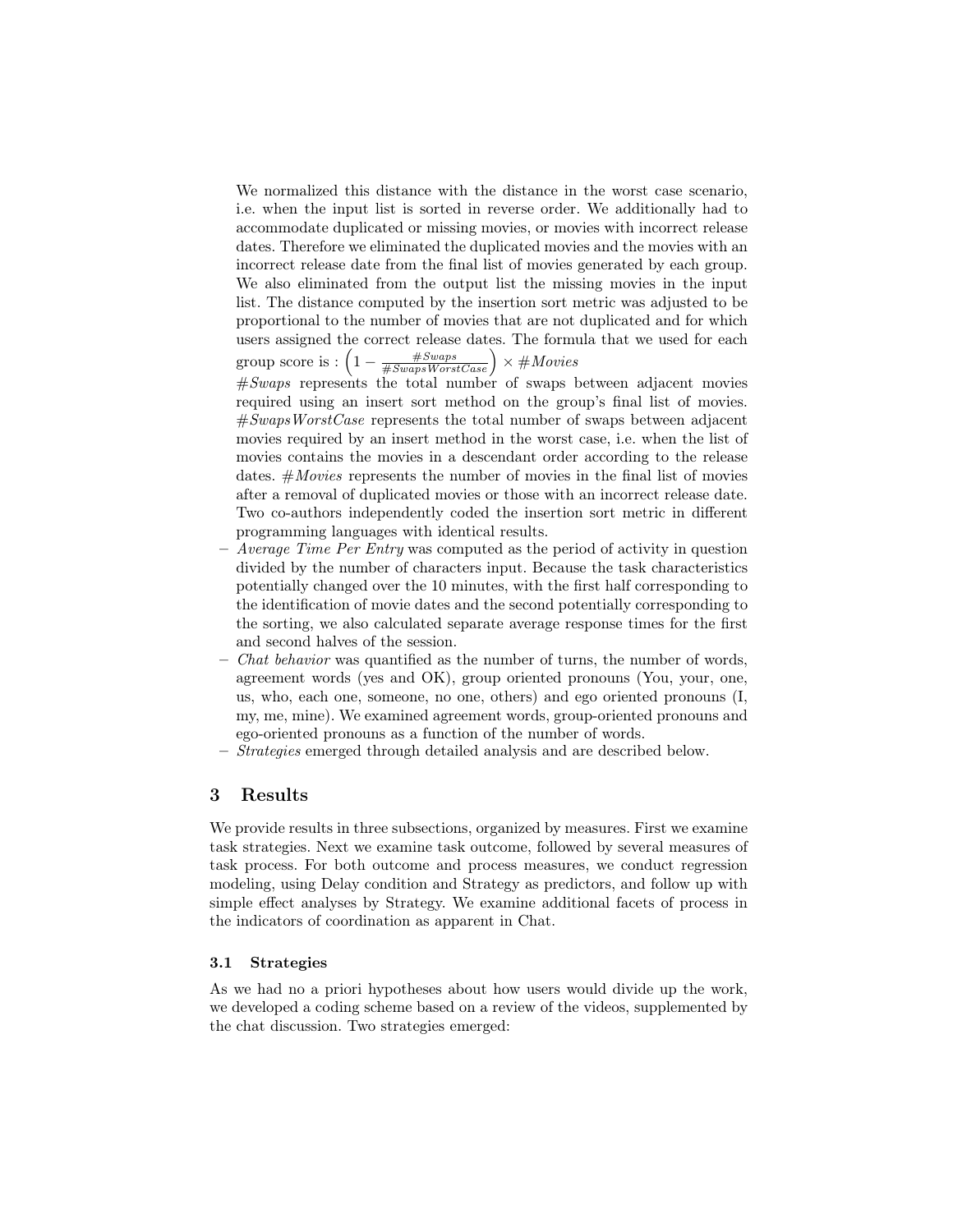- Sort at the end (Strategy 0) where sorting starts after all years have been added for all movies. This strategy enables loose coupling among participants at the beginning of the task, but leaves a highly coupled sorting task for end, with no pre-established assignments.
- Continuous sorting sorting (Strategy 1) is done immediately after adding a year for a movie. This strategy begins with a highly coupled distribution of work among participants.

#### 3.2 Outcome Measure

An insertion sort metric served as the outcome measure. Figure [1](#page-4-0) displays the relationship between Delay, Strategy and insertion sort.

Strategy alone accounts for insertion sort score,  $r(18) = .68$ , adjusted  $R^2 =$ .34,  $F(1, 18) = 10.89$ ,  $p = .004$ ,  $b_0 = 44.17$   $t(18) = 14.54$ ,  $p < .001$ ,  $b_1 = 4.53$ ,  $t(18) = 3.30, p = .004.$ 

We examined the 9 groups who pursued Strategy 1 separately from the 11 groups who pursued Strategy 0. Among the 11 Strategy 0 groups, Delay does not predict insertion sort  $(r(9) = .11,$  adjusted  $R^2 = -.10, F(1, 9) = .12, p = .742$ . Among the 9 Strategy 1 groups, a linear model for Delay predicts insertion sort score  $(r(7) = .69$ , adjusted  $R^2 = .39$ ,  $F(1, 7) = 6.21$ ,  $p = .042$ ). The intercept for the linear model is 66.46,  $t(7) = 17.69$ ,  $p = .000$  and the unstandardized slope is  $-1.38$ ,  $t(7) = -2.49$ ,  $p = .042$ . That is, each increment in Delay decrements the outcome measure by 1.38 Insertion Sort score units. A quadratic model does provide a better account for Strategy 1 groups  $(r(7) = .75,$  adjusted  $R^2 = .50$ ,  $F(1, 7) = 8.98, p = .020$ . The intercept for the quadratic model is 65.99,  $t(7) =$ 21.15,  $p = .000$  and the unstandardized Delay slope is  $-.15, t(7) = -3.00$ ,  $p = .020$ . This model raises the possibility that Delay condition 10 results in qualitatively different behavior than the other conditions.



<span id="page-4-0"></span>Fig. 1. Insert Sort Score by Delay, separated by strategy. Strategy 0 groups pursued sorting after finding movie years. Strategy 1 groups pursued continuous sorting.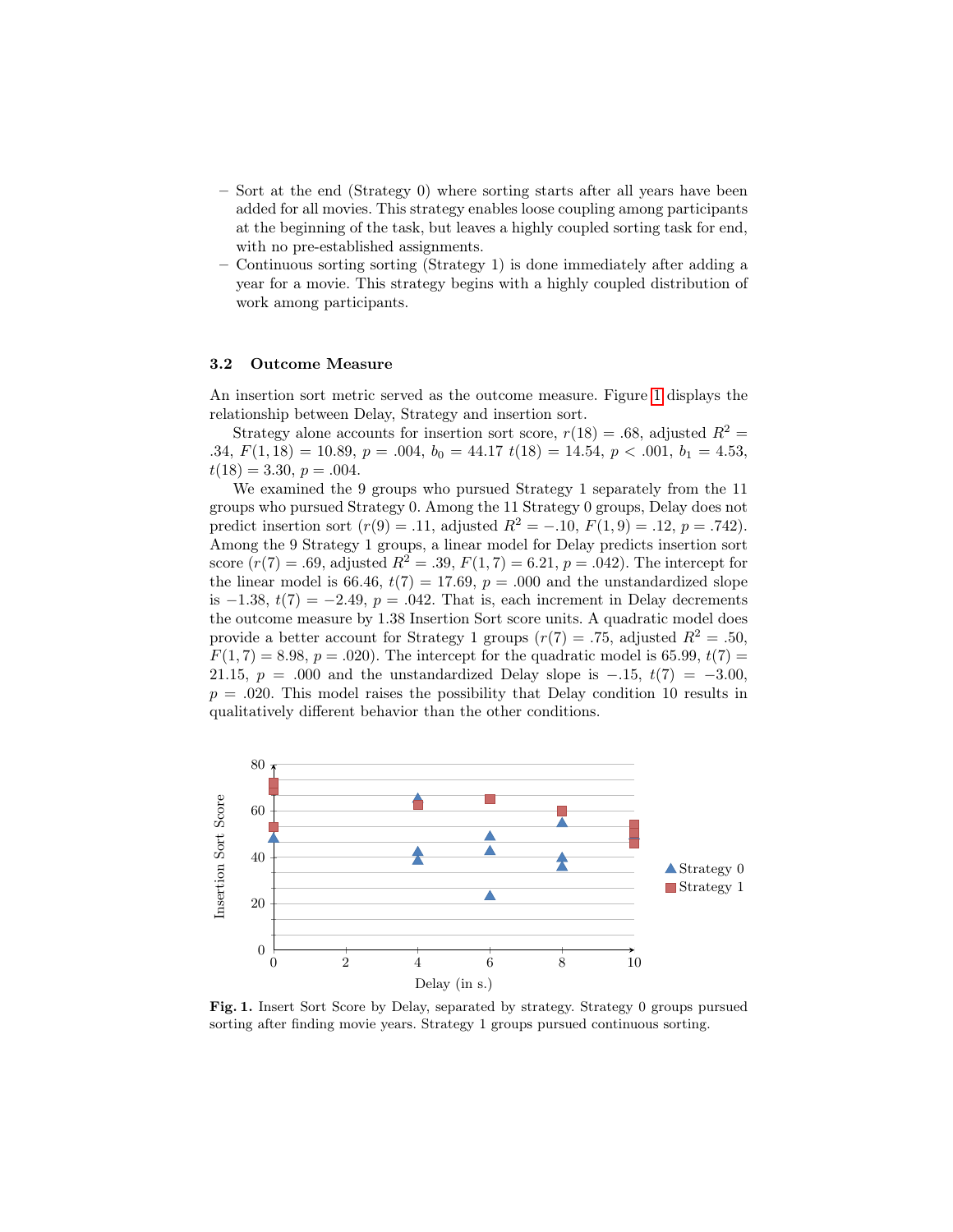#### 3.3 Process Measures

We examined the average time between task inputs based on client recordings. Software error caused the loss of data for 4 groups. At the group level we used regression analysis to describe our results, treating Delay condition as a continuously valued independent variable. At the participant level, we used a nested ANOVA, using Delay condition as a categorical variable. The nested analysis allowed us to determine whether significant group effects precluded analysis of the Delay main effect. We examined Delay condition and Strategy as independent variables, with tests based on Type III Sums of Squares to account for the unbalanced design and an  $\alpha = .10$  due to the small number of groups [\[1\]](#page-7-8).

Significant group effects precluded statistical analysis of response time data across the entire experimental session. We proceeded with response time data from the session's first 5 minutes, where group effects were absent.

Group response time over the first 5 minutes accounts for insertion sort score,  $(r(14) = .49,$  adjusted  $R^2 = .19, F(1, 14) = 4.48, p = .053, b_0 = 70.37 (t(14) =$ 7.20,  $b_1 = -0.01$ ,  $t(14) = -2.12$ ,  $p = 0.053$ ). Slowing down decreases outcome.

Delay alone accounts for response time,  $r(14) = .45$ , adjusted  $R<sup>2</sup> = .15$ ,  $F(1, 14) = 3.56, p = .080, b<sub>0</sub> = 2504.77$  msec  $t(14) = 4.81, p < .001, b<sub>1</sub> = 141.84,$  $t(14) = 1.89, p = .080.$ 

As suggested in Figure [2,](#page-5-0) separate Strategy models suggest quadratic effects of Delay on response times. For Strategy 0 the best model missed overall significance  $r(6) = .75$ , adjusted  $R^2 = .38$ ,  $F(2, 5) = 3.12$ ,  $p = .132$ ,  $b_0 = -6331.84$ msec  $t(5) = -1.54$ ,  $p = .183$ , Delay  $b_1^* = 5.05$ ,  $t(5) = 2.42$ ,  $p = .060$ , Delay<sup>2</sup>  $b_2^* = -4.81, t(5) = -2.30, p = .070.$  For Strategy 1, the best model had an  $r(6) = .71$ , adjusted  $R^2 = .42$ ,  $F(1, 6) = 6.12$ ,  $p = .048$ ,  $b_0 = 2281.23$ ,  $t(6) = 7.02, p < .001, \text{ Delay}^2 b_1^* = .71, t(6) = 2.47, p = .048.$ 

Chat We examined chat metrics as predictors of insertion sort score. Proportion of accord words predicted insertion sort score  $(r(18) = .54,$  adjusted  $R^2 = .25,$ 



<span id="page-5-0"></span>Fig. 2. Average response time by Delay from the first half of session.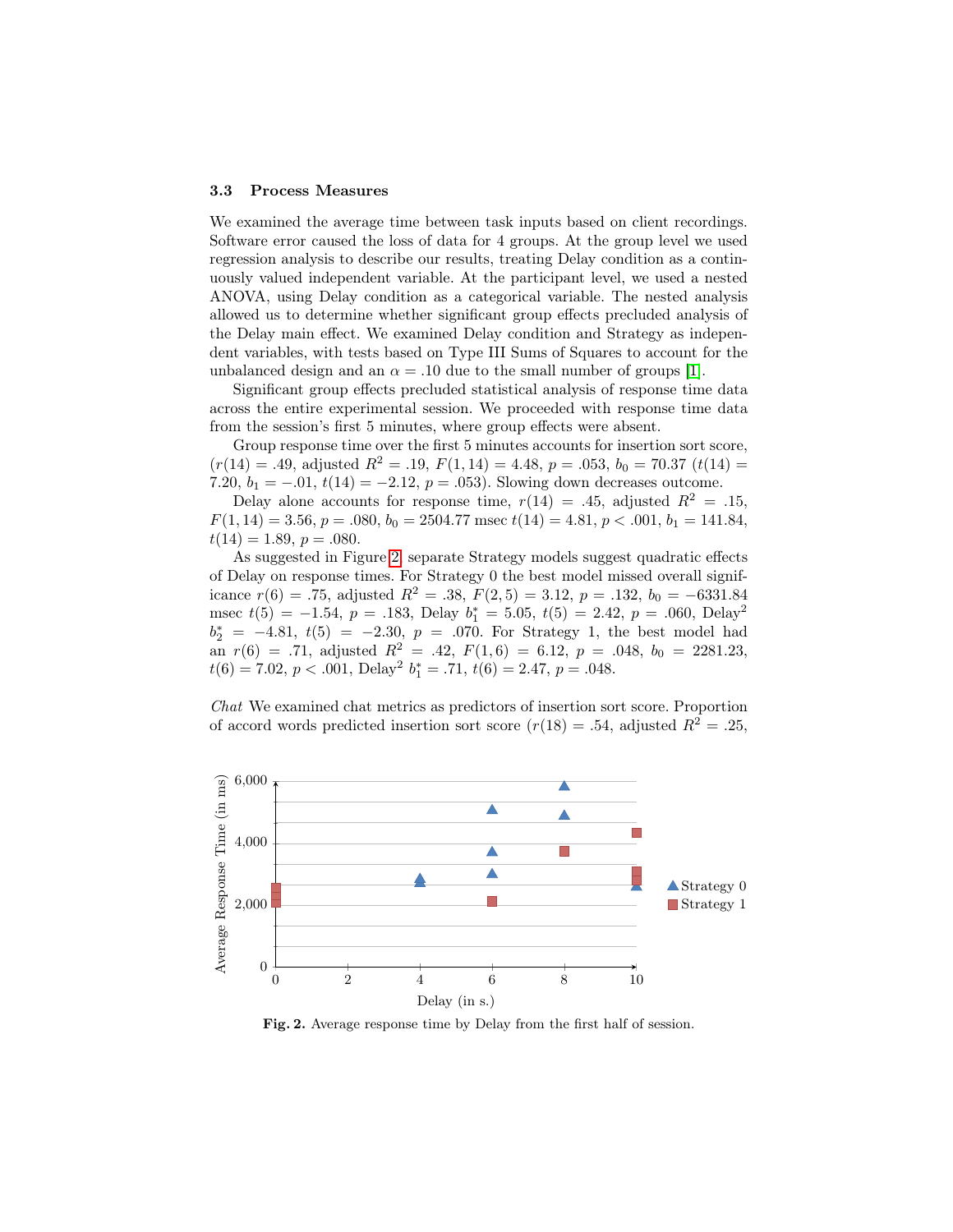$F(1, 18) = 7.24, p = .015, b_0 = -40.00, t(18) = 8.49, b_1 = 3.83, p = .000,$  $t(18) = 2.69, p = .015$ . We also examined Strategy and Delay as predictors of chat metrics. Of these analyses, only total words was sensitive to the independent variables. For Strategy 0, Delay predicts total words  $(r(9) = .64$ , adjusted  $R^2 =$ .34,  $F(1,9) = 6.22, p = .034, b_0 = 29.08, t(9) = .79, p = .448, b_1 = 14.32, t(9) =$ 2.49,  $p = .034$ ). For Strategy 1, Delay does not predict total words  $(r(7) = .34, )$ adjusted  $R^2 = -0.01$ ,  $F(1, 7) = 0.92$ ,  $p = 0.368$ ,  $b_0 = 123.36$ ,  $t(7) = 0.5.39$ ,  $p = 0.001$ ,  $b_1 = -3.23, p = .034, t(7) = -.96, p = .368$ .

# 4 Discussion

An artificial document editing task captures the upper limit of dependency and interactivity in collaborative editing, and permits the measurement of task outcome. Here we return to our original question regarding the relationship between delay and strategy on process and outcome.

The effect of delay depends on strategy. Such an interaction between strategy and experimental manipulation on outcome is consistent with prior studies in game-like motor control environments. However, somewhat counterintuitively, and unlike previous research, the overall superior strategy does not overcome the effect of delay. In fact, the insertion sort score declined with delay for continuous sort, but did not for sort-at-the-end. We suspect that continuous sort entails more coupling, because years must be in place prior to positioning, and because text position is changing frequently throughout the entire task as sorting proceeds. To manage the coupling in continuous sort, we see participants slow down with delay. However, the negative slope on the insertion sort metric for continuous sort relative to the flat slope for sort-at-the-end suggests that the continuous sort strategy is only adaptive within a range of delay. Untested levels of delay could actually result in worse performance for continuous sorting than a sort-atthe-end strategy.

The sort-at-the-end strategy did not encounter coupling until the later phases of task completion. However, the chat metric suggests that sort-at-the-end requires more local coordination as delay increases. Thus the coordination established by formal agreement at the outset in continuous-sort appears to favor efficient communication over the ability to respond to local perturbations. On the other hand, sort-at-the-end appears to favor the ability to respond to local perturbations at the expense of efficient communication.

Performance on a family of related tasks will help to address the relationship between delay and task properties. We have data for the effect of delay on two other artificial editing tasks that vary both the task time constant and the degree of subtask coupling. The analyses presented here suggest the need to add Delay levels, with 2 and 12 second delays and beyond. This will help determine whether the models that relate performance to delay are appropriately linear, or quadratic, with more rapid declines in task performance with delay.